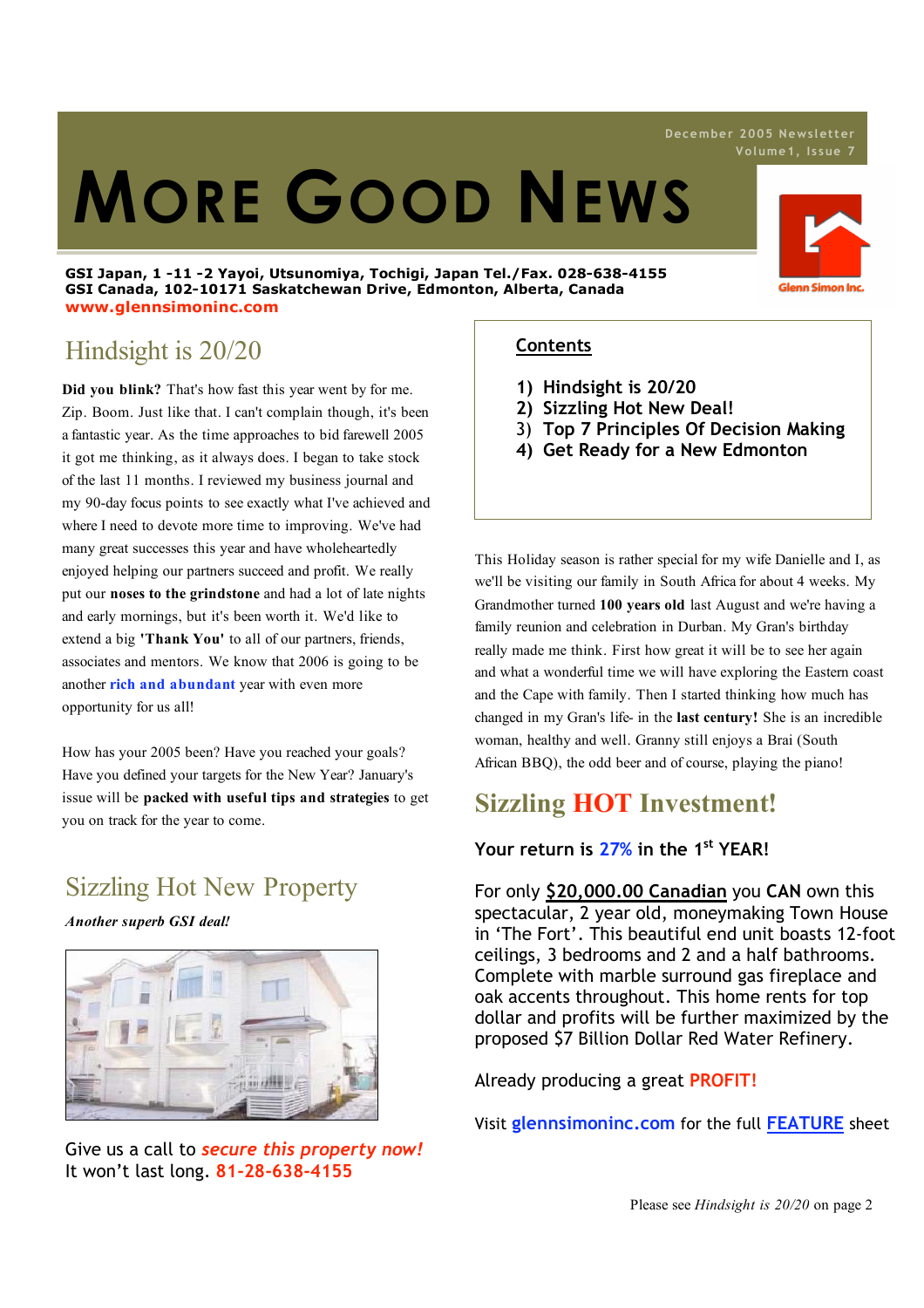## Page 2 More Good News, December 2005

# **Hindsight is 20/20 Continued…**

## *Article by GSI*

**Imagine if you lived to be a hundred years old or older?** Wouldn't that be great? I'm always surprised when people say 'no'. Some people aren't so keen to live that long and are worried that they don't have the financial stability to maintain their lifestyle as they get older. Nowadays most of us are aware that **relaying on health care and pension isn't a safe bet for the future**, in fact it may be one of the worst bets you can make. There are a plethora of products available that we can invest in to prepare for our future, but how many of them actually work? A solely stock or mutual fund based savings plan may have more volatility than you bargained for. **I prefer an investment that I can walk up to and touch**. Something that I have control over, something that I can improve the value of. As opposed to a 'vague' entity that controls my even 'vaguer' investment dollars.



*Majestic Aurora Borealis, North of Edmonton City*

Planning our holiday this year really reminded me of **the power of Real Estate**. I can step away from my business to enjoy time with family and friends while the profits continue to accumulate. Happy tenants pay the mortgages down and the properties continue to increase in value fueled by **the world's strongest economy.** My job is to share with you a path that I have found to be safe and reliable. **Through Real Estate you can achieve your life long financial goals and true security**. By putting my partners first, I've found a way that we can all benefit and prosper together. We'll arrange it all for you. One on one, *I'll show you the way to a solid future.*

## **7 Tips to Decision Making as it Relates to Increasing Wealth**

## *By Christopher M. Knight*

1. Indecision is a major cause of failure.

2. A mind once made up, tunes into a strong and tremendous amount of extra energy & mind power to accomplish its outcome.

3. Decide to build massive desire for that which you want most for your life. Desire for freedom, brings freedom. Desire for wealth, brings wealth.

4. Simplify your strategies. Narrow your focus. Decide to dominate anything that exploits your God given talents the best.

5. Welcome to Earth: You are doomed to make choices.

> *'Be not afraid of growing slowly, be afraid only of standing still' -Chinese Proverb-*

6. Study the decision making process of your mentors and folks you model your success around. Find out WHY they make their decisions, the way they do.

7. Your wealth is the sum total of your decisions to date. Think about that. No one else is responsible for your wealth or lack of it, but yourself, and where you are today, is the total of your efforts and decisions since birth till today. Get excited and make some new decisions today.

*The decisions you make are key*



Please see *Alberta* on page 3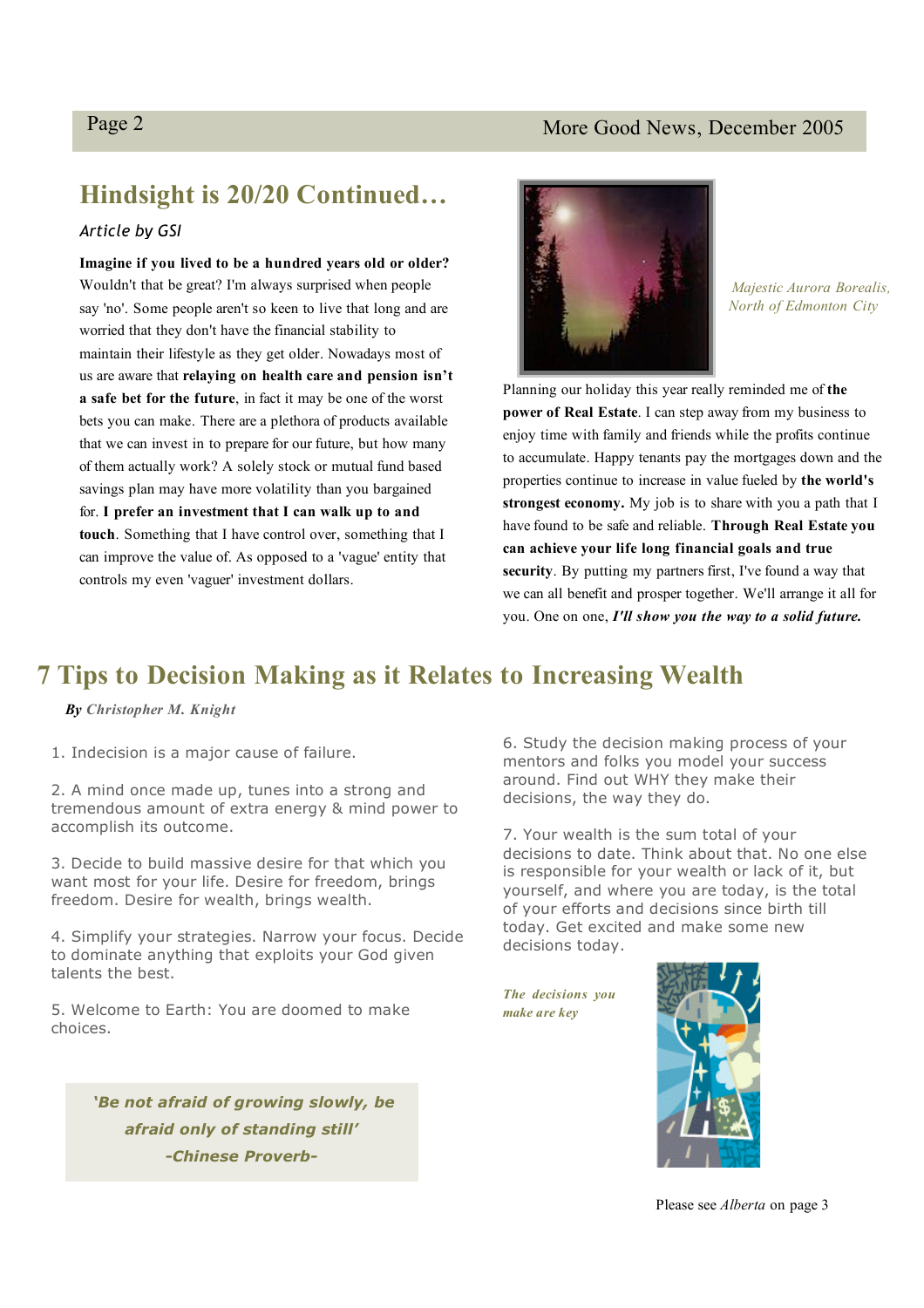## **Get Ready for a New Edmonton**

**Signs of major change everywhere as reborn capital city emerges**

*Gary Lamphier, The Edmonton Journal* Published: Saturday, November 05, 2005

As veteran stock market traders will tell you, "they don't ring a bell at market tops or market bottoms." The precise timing of key turning points is only clear after the fact, in the rear-view mirror.

The same applies to cities. There's no bell, no blast of trumpets to mark the moment when a city finally starts to shed its old skin, and begins morphing into something entirely new.

If there was, my guess is it would have begun ringing in the fall of 2004, with the election of Edmonton Mayor Stephen Mandel.

Love him or not, Mandel's win signaled a restless appetite for change -- a profound desire among Edmontonians to see Alberta's capital city become something better. Not just bigger, or richer, but better.

At first, the sound of the bell was almost inaudible. Like that of a distant car horn, or a cell phone ringing on a city street. But since the start of the year, as oil and gas prices have soared, and the number of oilsands mega projects has swelled, it has steadily grown louder.

This past week, the decibel level swelled to that of a jet aircraft, poised for takeoff. It was impossible to ignore.



*Supplying the World's demand*

Mining operations are conducted 24 hours a day, 365 days a year in the Alberta Oil Sands

#### "Nurture your mind with great thoughts, for you will r "Nurture your mind with great *thoughts, for you will never go any higher than you* It's not only because Edmonton's BioWare Corp. -- a video game production *think..." Benjamin Disraeli*

Fellow citizens, the old e-town, the drab and dreary **Example 18 Canadian N** Discountville we all loathe, is dead. And a new, hipper, thousands of long more muscular and sophisticated Edmonton is being **a** a **dollars in** born, right before our eyes. The growing global impact of Alberta's oils of Alberta's oils

Canadian Natural's 15-year project will create thousands of long-term jobs, It's not only because Edmonton's BioWare Corp. -- a Nor is my gush into the Edmonton region of the Edmonton region of the Edmonton region of the Edmonton region of the Edmonton region of the Edmonton region of the Edmonton economy. docs -- announced **the biggest deal in the history** of anda's video game industry on Thursday, a \$300 former Bay building Canada's video game industry on Thursday, a \$300 emake of the newly of the second of the second art Gallery of Alberta's new Elevation Partners. The formulation of the formulation of the S647 million video game production studio founded by two local

And it's not merely because Canadian Natural health; or the formulation of the formulation of the formulation Resources unveiled the biggest construction project in a mammoth, **\$30-billion megaproject** that serves as a mammoth, **\$30-billion megaproject** that serves as a thundering exclamation point on the growing global<br>impact of Alberta's eileands impact of Alberta's oilsands. the nation's 138-year history on Wednesday-

Canadian Natural's 15-year project will create thousands of long-term jobs, and **funnel billions of dollars into the Edmonton region's already sizzling economy.**

month by Capital Health; or the forest of sleek new Nor is my gushing optimism merely a reflection of the dazzling, **\$48-million** remake of the newly named Art Gallery of Alberta; or the **\$62-million** conversion of the former Bay building on Jasper into the University of Alberta's new downtown campus; or the astounding **\$647 million** worth of building projects unveiled last condos springing up around the city core.